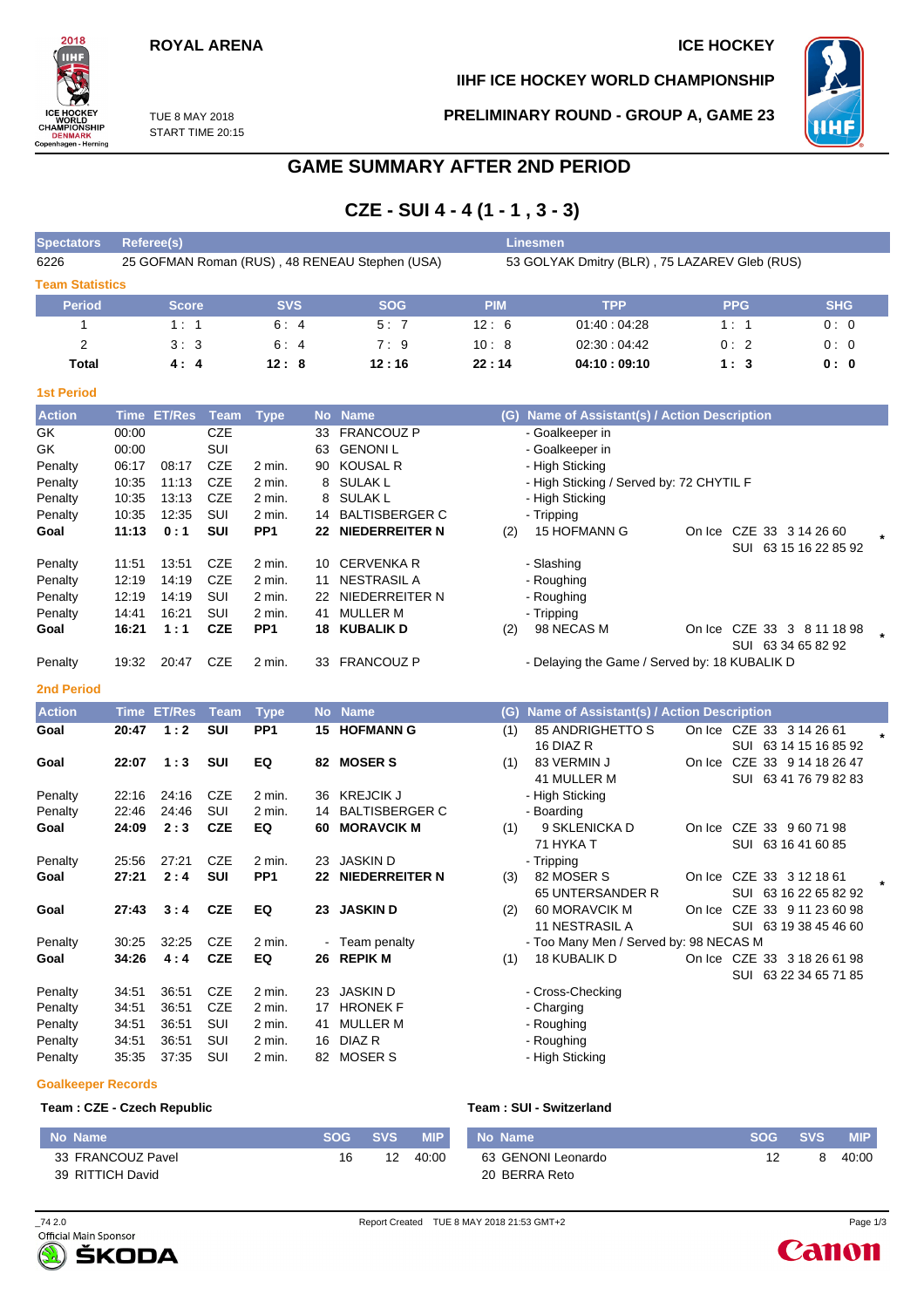## **ROYAL ARENA ICE HOCKEY**

TUE 8 MAY 2018 START TIME 20:15



# **IIHF ICE HOCKEY WORLD CHAMPIONSHIP**

**PRELIMINARY ROUND - GROUP A, GAME 23**



**Game Statistics**

| Team: CZE (red) |                          |          |             |                |             |    |    |                   |         |             |                |                      |                  |           |                |   |             |                |    |            |
|-----------------|--------------------------|----------|-------------|----------------|-------------|----|----|-------------------|---------|-------------|----------------|----------------------|------------------|-----------|----------------|---|-------------|----------------|----|------------|
|                 | Head Coach: JANDAC Josef |          |             |                |             |    |    |                   |         |             |                | <b>Shots on Goal</b> |                  |           |                |   | Time on Ice |                |    |            |
| No Pos Name     |                          | G.       | A           | P              |             |    |    | PIM FO+ FO- FO+/- | FO%     |             | $\overline{2}$ | 3 OT TS              | $+/-$            |           | $\overline{2}$ | 3 | <b>OT</b>   | <b>TOT SHF</b> |    | <b>AVG</b> |
| 3 D             | GUDAS Radko +A           | 0        | 0           | 0              | 0           | 0  | 0  | 0                 | 0.00    | 0           | 0              | 0                    | $+1$             | 8:05      | 7:08           |   |             | 15:13          | 23 | 0:39       |
| 14 F            | PLEKANEC Tomas +A        | 0        | 0           | 0              | 0           | 7  | 5  | 2                 | 58.33   | $\mathbf 0$ | $\Omega$       | 0                    | -1               | 5:29      | 4:45           |   |             | 10:14          | 19 | 0:32       |
| 18 F            | <b>KUBALIK Dominik</b>   |          | 1           | 2              | $\Omega$    | 0  |    | -1                | 0.00    | 1           | $\Omega$       | 1                    | 0                |           | 5:10 5:36      |   |             | 10:46          | 16 | 0:40       |
| 26 F            | <b>REPIK Michal</b>      | 1        | 0           | 1              | 0           | 0  | 0  | 0                 | 0.00    | 1           | 2              | 3                    | 0                | 6:06 5:07 |                |   |             | 11:13          | 17 | 0:39       |
| 60 D            | <b>MORAVCIK Michal</b>   | 1        | 1           | $\overline{2}$ | $\mathbf 0$ | 0  | 0  | 0                 | 0.00    | $\mathbf 0$ | 1              | 1                    | $+2$             | 5:15 4:30 |                |   |             | 9:45           | 16 | 0:36       |
| 8 D             | <b>SULAK Libor</b>       | 0        | 0           | 0              | 4           | 0  | 0  | 0                 | 0.00    | 0           | 0              | 0                    | 0                | 3:56 6:08 |                |   |             | 10:04          | 18 | 0:33       |
| 10 F            | CERVENKA Roman +C        | 0        | 0           | 0              | 2           | 0  | 1  | $-1$              | 0.00    | 1           | $\Omega$       | 1                    | 0                | 4:49 5:04 |                |   |             | 9:53           | 15 | 0:39       |
| 12 F            | <b>FAKSA Radek</b>       | $\Omega$ | 0           | 0              | 0           | 5  | 7  | $-2$              | 41.67   | 1           | $\Omega$       | 1                    | 0                | 4:51      | 6:13           |   |             | 11:04          | 18 | 0:36       |
| 17 D            | <b>HRONEK Filip</b>      | 0        | $\mathbf 0$ | 0              | 2           | 0  | 0  | 0                 | 0.00    | 0           | $\Omega$       | 0                    | 0                | 3:49 6:09 |                |   |             | 9:58           | 17 | 0:35       |
| 71 F            | <b>HYKA Tomas</b>        | $\Omega$ | 1           |                | 0           | 0  | 0  | 0                 | 0.00    | $\Omega$    | $\Omega$       | 0                    | $+1$             |           | 3:46 4:40      |   |             | 8:26           | 14 | 0:36       |
| 9 D             | <b>SKLENICKA David</b>   | 0        |             | 1              | 0           | 0  | 0  | 0                 | 0.00    | 0           | 0              | 0                    | $+1$             | 5:15 4:59 |                |   |             | 10:14          | 19 | 0:32       |
| 11 F            | <b>NESTRASIL Andrei</b>  | 0        | 1           |                | 2           | 1  | 0  | 1.                | 100.00  | 1           | 2              | 3                    | $+1$             | 6:09 5:56 |                |   |             | 12:05          | 22 | 0:32       |
| 23 F            | <b>JASKIN Dmitrij</b>    | 1        | $\Omega$    | 1              | 4           | 0  | 0  | 0                 | 0.00    | 0           | 1              | 1                    | $+1$             | 3:46 3:42 |                |   |             | 7:28           | 15 | 0:29       |
| 47 D            | <b>JORDAN Michal</b>     | 0        | $\mathbf 0$ | 0              | 0           | 0  | 0  | $\Omega$          | 0.00    | 0           | 0              | 0                    | -1               | 4:31 0:31 |                |   |             | 5:02           | 8  | 0:37       |
| 98 F            | <b>NECAS Martin</b>      | $\Omega$ | 1           | 1              | 0           | 10 | 4  | 6                 | 71.43   | $\Omega$    | $\Omega$       | 0                    | $+3$             | 4:34 5:19 |                |   |             | 9.53           | 20 | 0:29       |
| 36 D            | <b>KREJCIK Jakub</b>     | 0        | 0           | 0              | 2           | 0  | 0  | 0                 | 0.00    | 0           | 0              | 0                    | 0                | 2:55 1:07 |                |   |             | 4:02           | 9  | 0:26       |
| 51 F            | <b>HORAK Roman</b>       | 0        | 0           | 0              | 0           | 4  | 4  | 0                 | 50.00   | 0           | 0              | 0                    | 0                | 4:52 4:18 |                |   |             | 9:10           | 16 | 0:34       |
| 61 D            | POLASEK Adam             | 0        | 0           | 0              | 0           | 0  | 0  | 0                 | 0.00    | 0           | $\Omega$       | 0                    | $^{\mathrm{+1}}$ | 4:52 7:28 |                |   |             | 12:20          | 23 | 0:32       |
| 72 F            | <b>CHYTIL Filip</b>      | $\Omega$ | 0           | 0              | 0           | 0  |    | $-1$              | 0.00    | 0           | 1              | 1                    | 0                | 2:14 2:32 |                |   |             | 4:46           | 8  | 0:35       |
| 90 F            | <b>KOUSAL Robert</b>     | 0        | $\mathbf 0$ | 0              | 2           | 0  | 0  | 0                 | 0.00    | 0           | 0              | 0                    | $\Omega$         | 2:43 1:56 |                |   |             | 4:39           | 9  | 0:31       |
| 33 GK           | <b>FRANCOUZ Pavel</b>    | 0        | 0           | 0              | 2           |    |    |                   |         | 0           | 0              | 0                    |                  |           |                |   |             |                |    |            |
| 39 GK           | <b>RITTICH David</b>     | 0        | 0           | 0              | 0           |    |    |                   |         | 0           | $\mathbf 0$    | 0                    |                  |           |                |   |             |                |    |            |
| Total           |                          | 4        | 6           | 10             | 20          | 27 | 23 |                   | 4 54.00 | 5           | 7              | 12                   |                  |           |                |   |             |                |    |            |

#### **Team : SUI (white) Head Coach :** FISCHER Patrick **Shots on Goal | Time on Ice**<br>No Bes, Name, No Bes, Name, Name, Name, Name, Name, Name, Name, Name, Name, Name, Name, Name, Name, Name, Name, N No Pos Name G A P PIM FO+ FO- FO+/- FO% 1 2 3 OT TS +/- 1 2 3 OT TOT SHF AVG 16 D DIAZ Raphael +C 0 1 1 2 0 0 0 0.00 0 1 1 -1 8:29 5:13 13:42 24 0:34 22 F NIEDERREITER Nino +A 2 0 2 2 0 1 -1 0.00 1 1 2 -1 6:00 7:02 13:02 22 0:35 41 D MULLER Mirco 0 1 1 4 0 0 0 0.00 0 0 0 0 5:46 4:10 9:56 21 0:28 71 F CORVI Enzo 0 0 0 0 7 5 2 58.33 0 0 0 -1 6:20 6:53 13:13 21 0:37 85 F ANDRIGHETTO Sven 0 1 1 0 3 2 1 60.00 0 1 1 -2 7:54 5:39 13:33 23 0:35 14 F BALTISBERGER Chris 0 0 0 4 0 0 0 0.00 0 1 1 0 4:11 3:44 7:55 18 0:26 15 F HOFMANN Gregory 1 1 2 0 0 0 0 0.00 2 1 3 0 5:43 5:18 11:01 21 0:31 34 D KUKAN Dean 0 0 0 0 0 0 0 0.00 0 0 0 -1 6:11 7:02 13:13 24 0:33 65 D UNTERSANDER Ramon 0 1 1 0 0 0 0 0.00 2 1 3 -1 6:41 9:17 15:58 28 0:34 92 F HAAS Gaetan 0 0 0 0 7 8 -1 46.67 0 0 0 0 5:50 4:53 10:43 20 0:32 38 D FRICK Lukas 0 0 0 0 0 0 0 0.00 0 0 0 -1 2:36 5:35 8:11 16 0:30 45 D FORA Michael 0 0 0 0 0 0 0 0.00 0 0 0 -1 3:02 5:41 8:43 19 0:27 79 F RIAT Damien 0 0 0 0 0 0 0 0.00 0 0 0 +1 2:21 1:32 3:53 9 0:25 82 F MOSER Simon +A 1 1 2 2 0 0 0 0.00 0 3 3 +1 5:48 5:56 11:44 20 0:35<br>83 F VERMIN Joel 0 1 1 0 3 4 -1 42.86 0 0 0 0 +1 3:57 3:10 7:07 12 0:35 83 F VERMIN Joel 0 1 1 0 3 4 -1 42.86 0 0 0 +1 3:57 3:10 7:07 12 0:35 19 F SCHAEPPI Reto 0 0 0 0 2 5 -3 28.57 0 0 0 -1 5:00 3:19 8:19 16 0:31 46 F ROD Noah 0 0 0 0 1 2 -1 33.33 0 0 0 -1 4:49 4:27 9:16 19 0:29 60 F SCHERWEY Tristan 0 0 0 0 0 0 0 0.00 1 0 1 -2 3:41 3:44 7:25 17 0:26 76 D GENAZZI Joel 0 0 0 0 0 0 0 0.00 1 0 1 +1 3:30 2:57 6:27 12 0:32 20 GK BERRA Reto 0 0 0 0 0 0 0 63 GK GENONI Leonardo 0 0 0 0 0 0 0 **Total 4 7 11 14 23 27 -4 46.00 7 9 16**